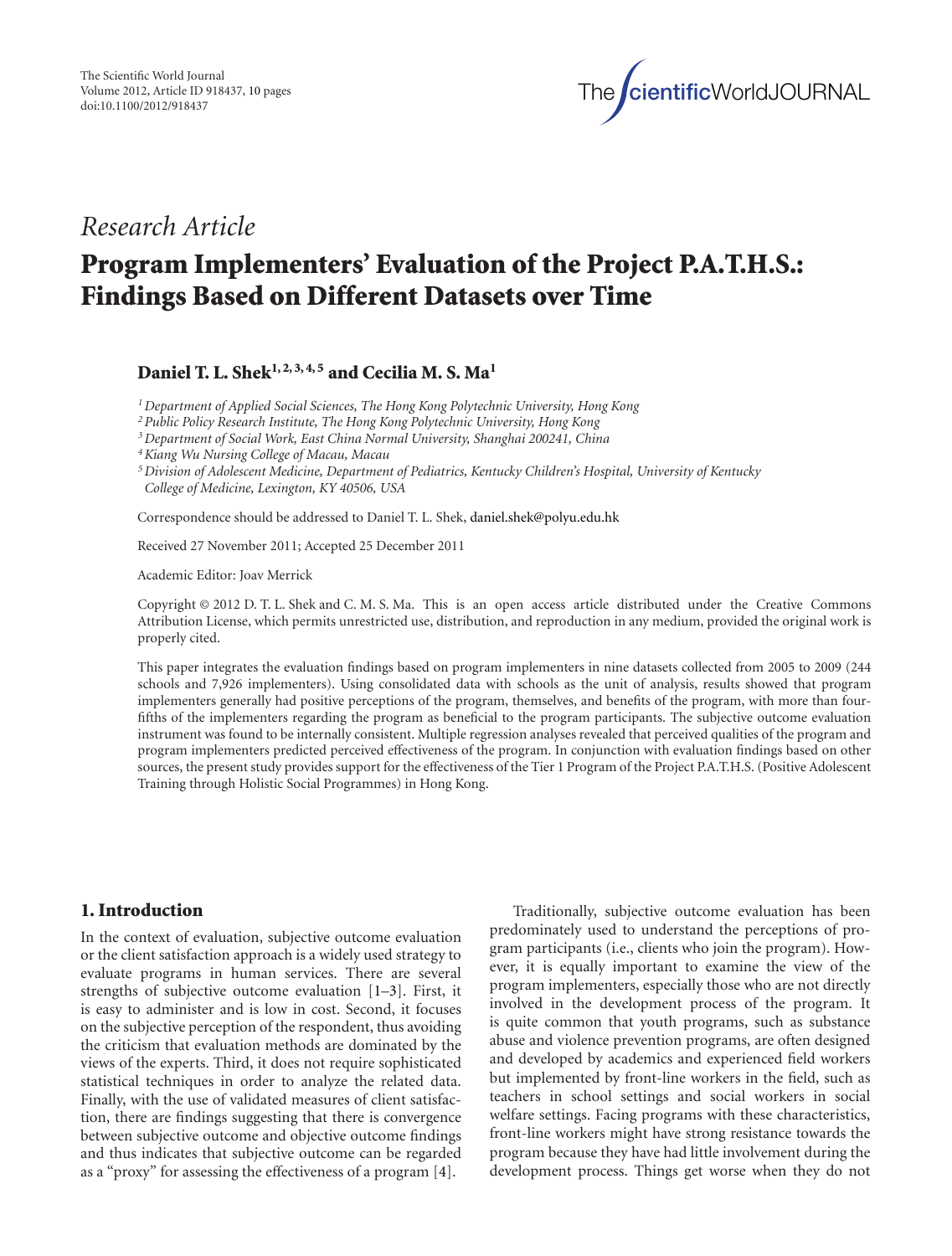agree with the program philosophy and mission. Furthermore, rumors about additional workload and organizational constraints may adversely affect staff morale, which in turn lowers the workers' motivation to implement the program in an authentic and enthusiastic manner.

There are several reasons why subjective outcome evaluation should include the perceptions of the program implementers. First, because program implementers are also stakeholders of the developed programs, their views should be understood. According to the Joint Committee on Standards for Educational Evaluation [5], stakeholders should be identified (Standard U1) and their views should be taken into account (Standard F2). This is consistent with the framework of utilization-focused evaluation [6], which posited that relevant stakeholders should also be involved in the evaluation process. From the interpretive and constructivist perspectives, as the reality is fluid, it is important to look at the experiences of different stakeholders. Politically and practically speaking, collecting views from the program implementers can definitely give a more balanced view about the program effect and thereby facilitate the program implementation process.

Second, as program implementers are usually more experienced than the clients, it can be argued that their views may be more "accurate" than those of the clients. For example, in adolescent prevention programs, it is common to ask the program participants and workers regarding their perceptions of the program design, objectives, and rationales. It seems that the program implementers in this context possess better skills and experience in judging the quality of the program designed. Similarly, with their professional training and experience, workers will be in a better position to assess the effectiveness of the program and they can view the program from a deeper perspective.

Third, it can be argued that subjective outcome evaluation based on the perspective of the worker would facilitate reflective practice. Osterman and Kottkamp [7] noted that professionals' needs and desires for feedback about their own performance and personal reflections can lead to professional growth and development. Similarly, Taggart and Wilson [8] highlighted the role of reflective practice in teaching. Because reflective practice has become more critical in different disciplines, such as education and social work, the practice of subjective outcome evaluation can help professionals to reflect on the program they delivered and to assess their input and quality of the implementation. In short, subjective outcome evaluation based on the perspective of the workers can facilitate reflective practice among program implementers.

Fourth, the inclusion of subjective outcome evaluation based on the worker's perspective can give them a sense of fairness, which is an important determinant of the morale of the workers. Obviously, if only the program participants are asked to assess the program implementers, the workers may think the evaluation is rather unfair because only the voices of the program participants are heard. Furthermore, when the workers are invited to express their views and thoughts freely, they will feel more respected and less likely to view themselves as the victims of consumerism.

Fifth, in situations where a developed program is used in different sites (e.g., school-based positive youth development programs), implementation experiences may vary across schools. For some sites where the implementation experiences are negative, such news may spread quickly and the related rumors may adversely affect the program. Nevertheless, if the researchers can build a systematic profile of the experiences of the workers for documenting and disseminating the related findings, this can dispel the rumors and provide an accurate picture that truly reflects the implementation quality. In short, evaluation based on the program implementers can provide a better view about the implementation process.

Finally, according to the principle of triangulation, collection of subjective outcome evaluation data from different data sources can definitely help to answer the question of whether data collected from different sources generate the same picture. For example, while the workers may perceive themselves as performing well during the implementation process, the students may not necessarily have the same perceptions. Similarly, students and instructors may have different views on the students' learning motivation. In short, inclusion of subjective outcome evaluation data from different perspectives can enable researchers to grasp a more complete and balanced picture regarding perceived program attributes and effects.

Reppucci [9] also indicated that intervention programs developed by researchers in specially funded or universitybased situations may not be well implemented by social workers or clinicians who are usually required to implement the program in the context of a complex array of sociopolitical realities. Since school administrators and teachers are the "primary adopters" of such programs, their support is essential for the continuation of prevention programs within the school setting. As shown in Flannery and Torquati's [10] research, "teachers who are not satisfied with a program are less likely to use the program materials, regardless of whether their principal or district administration is supportive of the program" (p. 395). Furthermore, an increasing number of researchers have recently advocated that program evaluation should not only assess the merit of a program's past performance, but also factors that will help the program staff to improve program implementation in the future [11, 12]. Obviously, program implementers have a particular role in providing their opinions regarding the activities being implemented and their suggestions on how the program can be improved. Based on the views of program implementers, program managers/researchers can make better decisions about how to adjust the program strategies and activities. Hence, in evaluating as well as monitoring the implementation of a school-based program, the views of the program implementers must be taken into account.

Nevertheless, there are several arguments against the use of evaluation data collected from the program implementers. The first argument is that program implementers may not have the required expertise in conducting the evaluation. Second, there may be role strain and role confusion involved if program implementers have to perform the roles of both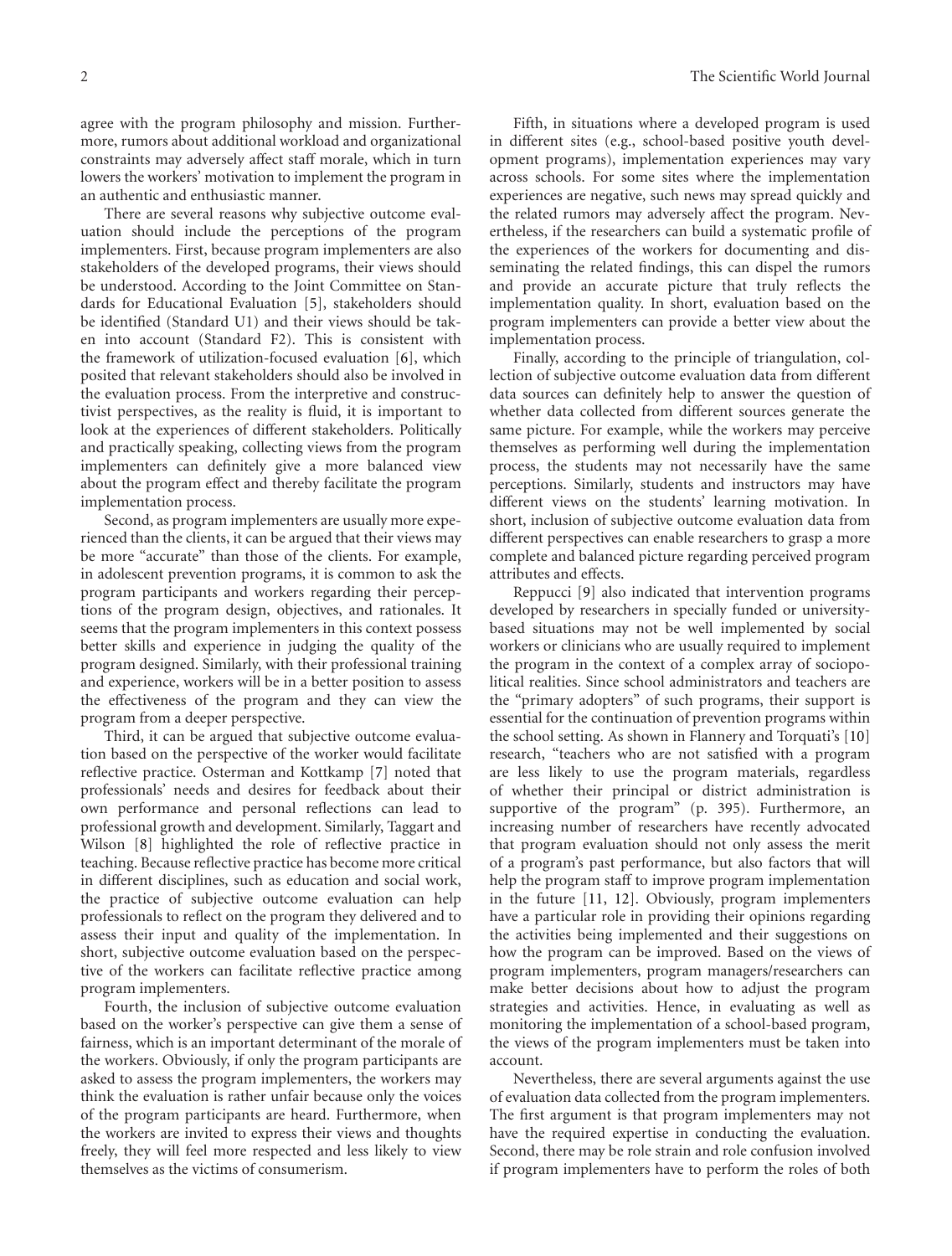program implementer and evaluator. Third, there are several sources of bias that are involved in the evaluation conducted by program implementers. In the first place, because program implementers have to be accountable for their delivered service, they may boost the effectiveness rating for the sake of job security (i.e., rice-bowl argument). In addition, because program implementers have invested time and effort in the program implementation process, it is difficult for them to evaluate a program in a negative manner (i.e., cognitive dissonance argument). On the other hand, because the program implementers may not be totally willing to implement a program, they may consciously or unconsciously minimize the program effectiveness and evaluate the program in an unfair manner (i.e., revenge argument).

However, there are several counterarguments responding to the above criticisms of involving program implementers in the evaluation process. First, some professionals (such as teachers and social workers) are trained to conduct evaluation research. Second, because evaluation is part of the practice in many professions, professionals are actually expected to implement the program as well as to evaluate the program. In the case of teachers and social workers, role conflict is basically not a problem. In fact, they are expected to carry out both program implementation and evaluation tasks in their practice. In addition, the emphasis on reflective practice in these professions actually encourages professionals to evaluate the delivered programs in an honest and sincere manner. Third, based on different evaluation perspectives (e.g., qualitative evaluation, illuminative evaluation, utilization-focused evaluation), it is legitimate and indispensable to collect the views of the program implementers (conservative view) or to engage the program implementers as evaluators (liberal view).

The Project P.A.T.H.S. (Positive Adolescent Training through Holistic Social Programmes) [13–16] is a positive youth development program designed for junior secondary school students in Hong Kong. After completion of the Tier 1 Program (curricular-based program designed for Secondary 1 to 3 students), program participants and program implementers were required to complete subjective outcome evaluation forms (Form A and Form B, resp.). Based on the subjective outcome evaluation data collected from each school, the responsible worker was required to complete an evaluation report, where they were asked to write down five conclusions regarding the program and its effectiveness. In this study, secondary data analyses were carried out in order to examine the subjective outcome evaluation findings based on the program participants. The purpose of this study was to integrate research findings based on different cohorts of program implementers in the Experimental Implementation Phase and Full Implementation Phase of the project.

#### **2. Methods**

*2.1. Participants and Procedures.* From 2005 to 2009, the total number of schools that participated in the Project P.A.T.H.S. was 244, with 669 schools in the Secondary 1 level, 443 in

the Secondary 2 level, and 215 in the Secondary 3 level. Altogether, there were 9,915 instructors who participated in the Tier 1 Program in these 5 years. The mean numbers of teachers and social workers implementing the program per school per form were 4.79 (range: 0–28) and 2.60 (range: 0–12), respectively. In these three grades, the mean number of students per school was 167.28, with an average of 4.61 classes per school. Among them, 46.27% of the respondent schools adopted the full program (i.e., 20 h program involving 40 units), whereas 53.73% of the respondent schools adopted the core program (i.e., 10 h program involving 20 units). The mean number of sessions used to implement the program was 22.77 (range: 3–66). While 51.54% of the respondent schools incorporated the program into the formal curriculum (e.g., Liberal Studies, Life Education), 48.46% used other modes (e.g., class teachers' periods and any classes that differed from the normal class schedule) to implement the program. Data characteristics can be seen in Table 1.

After completing the Tier 1 Program, the implementers were invited to respond to the Subjective Outcome Evaluation Form (Form B) developed by the first author [17]. From 2005 to 2009, a total of 7,926 questionnaires were completed (4,096 for the Secondary 1 level, 2,602 for the Secondary 2 level, and 1,228 for the Secondary 3 level). The overall response rate was 79.94%. To facilitate the program evaluation, the research team developed an evaluation manual with standardized instructions for collecting the subjective outcome evaluation data [17]. In addition, adequate training was provided to the implementers during the 20 h training workshops on how to collect and analyze the data collected by Form B.

The respondents replied to Form B in a self-report format. They were asked to indicate if they did not want to respond to the evaluation questionnaire (i.e., "passive" informed consent was obtained). Adequate time was provided for the respondents to complete the questionnaire.

*2.2. Instruments.* The Subjective Outcome Evaluation Form (Form B) was used to measure the program implementers' perceptions of the Tier 1 Program. Broadly speaking, there are several parts in this evaluation form as follows.

- (i) Program implementers' perceptions of the program, such as program objectives, design, classroom atmosphere, interaction among the students, and the students' participation during class (10 items).
- (ii) Program implementers' perceptions of their own practice, including their understanding of the course, teaching skills, professional attitude, involvement, and interaction with the students (10 items).
- (iii) Workers' perceptions of the effectiveness of the program on students, such as promotion of different psychosocial competencies, resilience, and overall personal development (16 items).
- (iv) The extent to which the workers would recommend the program to other students with similar needs (1 item).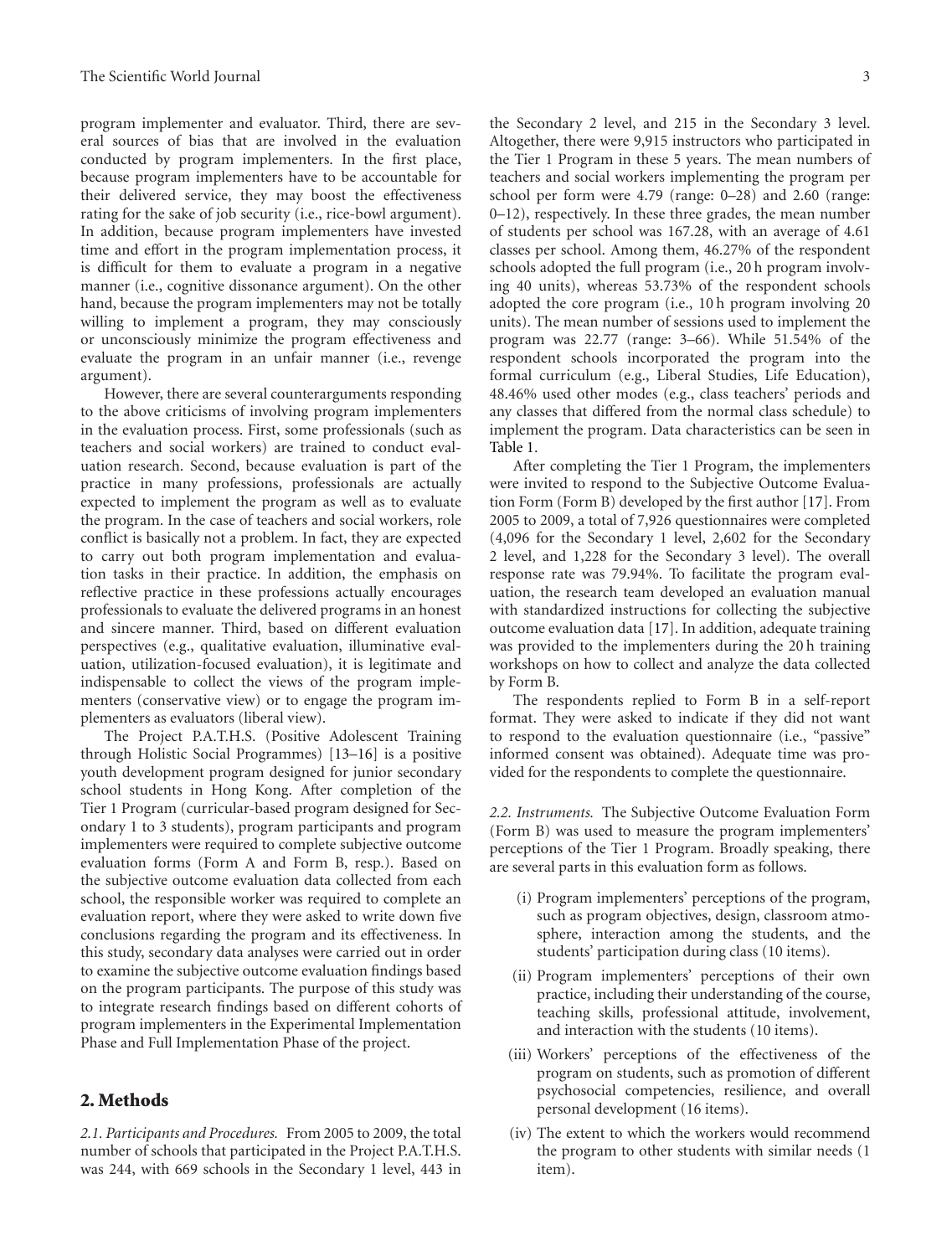|                                                                           |                 |                 | $\overline{5}$  |                 |                                                                    | S <sub>2</sub> |                 |                 | S <sub>3</sub> |
|---------------------------------------------------------------------------|-----------------|-----------------|-----------------|-----------------|--------------------------------------------------------------------|----------------|-----------------|-----------------|----------------|
|                                                                           | 2005/2006 EIP   | 2006/2007 FIP   | 2007/2008 FIP   | 2008/2009 FIP   | 2006/2007 EIP                                                      | 2007/2008 FIP  | 2008/2009 FIP   | 2007/2008 EIP   | 2008/2009 FIP  |
| Total schools that joined<br>P.A.T.H.S.                                   | 52              | 207             | 213             | 197             | 49                                                                 | 196            | 198             | 48              | 167            |
| (i) 10 h program                                                          | 23              | 95              | 108             | 104             | 27                                                                 | 113            | 110             | 29              | 104            |
| (ii) 20h program                                                          | 29              | 112             | 105             | 93              | 22                                                                 | 83             | 88              | $\overline{19}$ | 63             |
|                                                                           |                 |                 |                 | Tier 1 Program  |                                                                    |                |                 |                 |                |
| Mean number of sessions of<br>program implementation<br>Number of schools | $17.75(3 - 50)$ | $23.55(2 - 50)$ | $23.61(5 - 60)$ | $23.54(5 - 65)$ | 23.76 (10-40)                                                      | $22.81(7-60)$  | $23.04(4 - 48)$ | 24.07 (10-44)   | 22.78 (7-66)   |
| incorporated into formal<br>curriculum                                    | 21              | 101             | 116             | 98              | 26                                                                 | 108            | 99              | 30              | 85             |
| Number of schools                                                         |                 |                 |                 |                 |                                                                    |                |                 |                 |                |
| incorporated into other                                                   | $\overline{31}$ | 106             | 56              | 99              | 23                                                                 | 88             | 99              | $\frac{8}{18}$  | 82             |
| modes                                                                     |                 |                 |                 |                 |                                                                    |                |                 |                 |                |
| Mean number of classes per<br>school                                      | $4.58(2-7)$     | $4.66(1-8)$     | $4.69(1-8)$     | $4.56(1-8)$     | $4.51(1-7)$                                                        | $4.62(1-8)$    | $4.64(1-8)$     | $4.56(1-8)$     | $4.67(1-8)$    |
| Mean number of students                                                   | 166.90          | 172.63          | 171.05          | 158.78 (5-251)  | 166.67                                                             | 170.66         | 169.61          | 160.58          | 168.60         |
| per school                                                                | $(37 - 240)$    | $(17 - 280)$    | $(16 - 267)$    |                 | $(32 - 240)$                                                       | $(12 - 280)$   | $(15 - 263)$    | $(26 - 240)$    | $(28 - 240)$   |
| Total number of instructors                                               | 419             | 1582            | 1630            | 1458.5          | 336                                                                | 1486           | 1473.5          | 344             | 1186           |
| Mean number of teachers<br>per school                                     | $5.13(0-17)$    | $5.47(0 - 14)$  | $5.63(0-28)$    | $5.75(0-28)$    | $2.27(0-6)$                                                        | $5.59(0-15)$   | $5.63(0-20)$    | $2.25(0-6)$     | $5.40(0-20)$   |
| Mean number of social<br>workers per school                               | $2.63(0-8)$     | $2.13(0-9)$     | $2.00(0-8)$     | $1.75(0-10)$    | $4.55(0-12)$                                                       | $1.97(0-8)$    | $1.76(0-10)$    | $4.90(0-12)$    | $1.68(0 - 7)$  |
| Total number of instructor<br>respondents                                 | 344             | 1250            | 1324            | 1178            | 270                                                                | 1178           | 1154            | 286             | 942            |
| Mean number of instructor<br>respondents per school                       | $6.62(1-21)$    | $6.04(1 - 18)$  | $6.22(1-29)$    | $5.98(1 - 24)$  | $5.51(2-15)$                                                       | $6.01(1-17)$   | $5.83(1-16)$    | $5.96(1 - 18)$  | $5.64(1-16)$   |
| S1: Secondary 1 level; S2: Secondary 2 level; S3: Secondary 3 level; EIP: |                 |                 |                 |                 | Experimental Implementation Phase, FIP: Full Implementation Phase. |                |                 |                 |                |

acteristics from 2005 to 2009. Tarr I . Description of data cha

4 The Scientific World Journal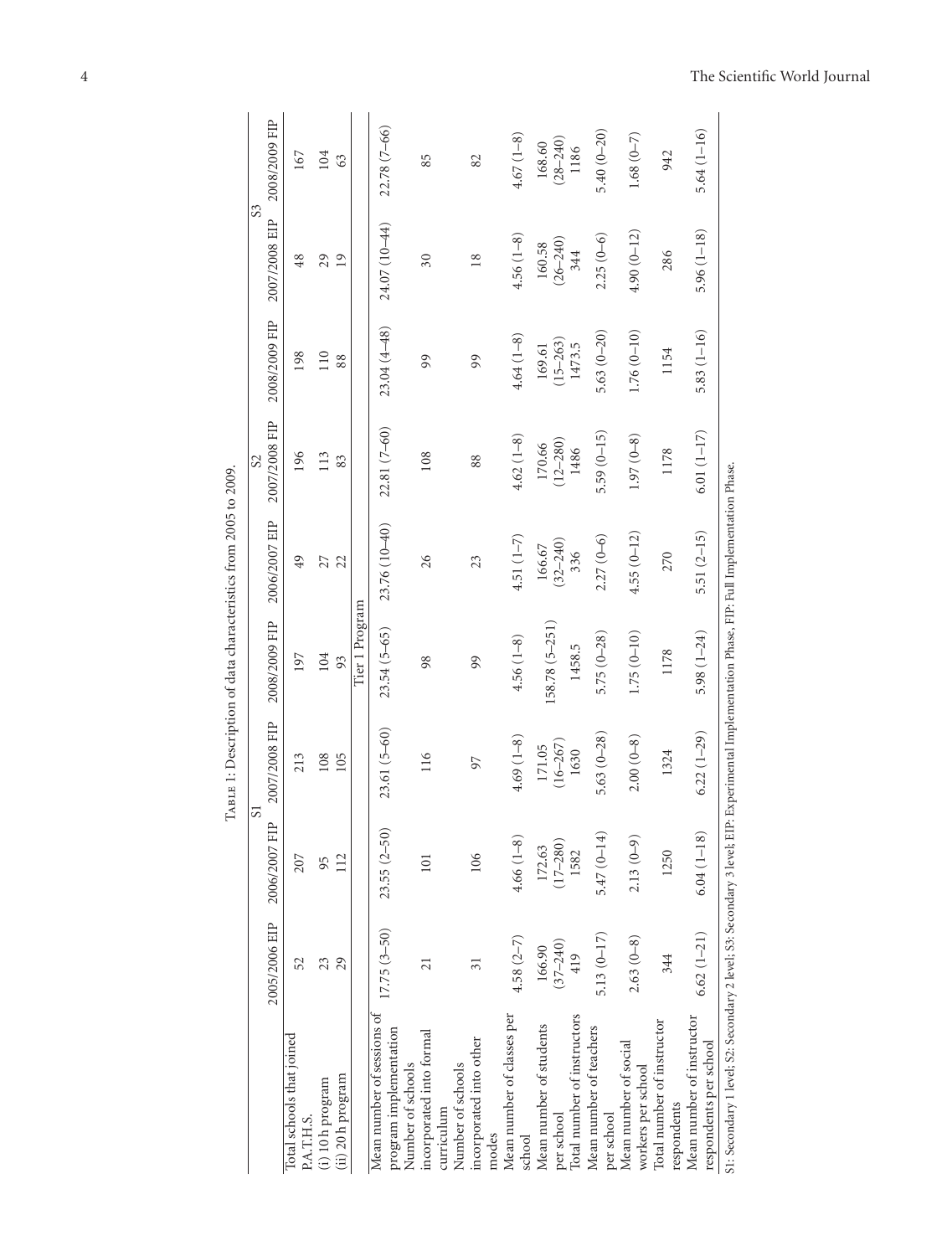|      |                                                                                                |                  |       |                  | Respondents with positive responses (options 4–6) |                  |                |                  |         |
|------|------------------------------------------------------------------------------------------------|------------------|-------|------------------|---------------------------------------------------|------------------|----------------|------------------|---------|
|      |                                                                                                | S <sub>1</sub>   |       |                  | S <sub>2</sub>                                    |                  | S <sub>3</sub> |                  | Overall |
|      |                                                                                                | $\boldsymbol{n}$ | $\%$  | $\boldsymbol{n}$ | $\%$                                              | $\boldsymbol{n}$ | $\%$           | $\boldsymbol{n}$ | $\%$    |
| (1)  | The objectives of the curriculum were very clear                                               | 3,865            | 94.45 | 2,437            | 94.02                                             | 1,149            | 93.72          | 7,451            | 94.06   |
| (2)  | The design of the curriculum was very good                                                     | 3,416            | 83.52 | 2,144            | 82.94                                             | 1,031            | 84.09          | 6,591            | 83.52   |
| (3)  | The activities were carefully planned                                                          | 3,634            | 88.87 | 2,289            | 88.48                                             | 1,076            | 87.98          | 6,999            | 88.44   |
| (4)  | The classroom atmosphere was very pleasant                                                     | 3,564            | 87.40 | 2,182            | 84.38                                             | 1,009            | 82.77          | 6,755            | 84.85   |
| (5)  | There was much peer interaction among the students                                             | 3,516            | 86.18 | 2,174            | 84.20                                             | 1,009            | 83.18          | 6,699            | 84.52   |
| (6)  | Students participated actively during lessons (including<br>discussions, sharing, games, etc.) | 3,496            | 85.88 | 2,104            | 81.65                                             | 974              | 80.30          | 6,574            | 82.61   |
| (7)  | The program had a strong and sound theoretical support                                         | 3,496            | 86.02 | 2,180            | 84.86                                             | 1,043            | 86.06          | 6,719            | 85.65   |
| (8)  | The teaching experience I encountered enhanced my<br>interest in the course                    | 3,234            | 79.60 | 2,010            | 78.39                                             | 953              | 78.76          | 6,197            | 78.92   |
| (9)  | Overall speaking, I have a very positive evaluation of the<br>program                          | 3,222            | 78.99 | 2,033            | 78.71                                             | 948              | 78.15          | 6,203            | 78.62   |
| (10) | On the whole, students liked this curriculum very much                                         | 3,236            | 79.57 | 1,969            | 76.67                                             | 920              | 75.85          | 6,125            | 77.36   |

Table 2: Summary of the program implementers' perceptions towards the program.

*Note:* All items are on a 6-point Likert scale with 1 = strongly disagree, 2 = disagree, 3 = slightly disagree, 4 = slightly agree, 5 = agree, 6 = strongly agree. Only respondents with positive responses (options 4–6) are shown in the table.

(v) The extent to which the workers would teach similar programs in the future (1 item).

analyses were performed by using the Statistical Package for Social Sciences Version 17.0.

- (vi) The extent to which the program implementation has helped the workers' professional growth (1 item).
- (vii) Things that the workers obtained from the program (open-ended question).
- (viii) Things that the workers appreciated most (openended question).
- (ix) Difficulties encountered (open-ended question).
- (x) Areas that require improvement (open-ended question).

For the quantitative data, the implementers were requested to input the collected data into an Excel file developed by the research team that would automatically compute the frequencies and percentages associated with the different ratings for an item. When the schools submitted the reports, they were also requested to submit the soft copy of the consolidated datasheets. After receiving the consolidated data by the funding body, the data were aggregated in order to "reconstruct" the overall profile based on the subjective outcome evaluation data as collected by the research team.

*2.3. Data Analyses.* Percentage findings were examined using descriptive statistics. A composite measure of each domain (i.e., perceived qualities of program content, perceived qualities of program implementers, and perceived program effectiveness) was created based on the total scores of each domain divided by the number of items. Pearson correlation analysis was used to examine if the program content and program implementers were related to the program effectiveness. Multiple regression analysis was performed to compare which domain would predict the program effectiveness. All

#### **3. Results**

Quantitative findings based on the closed-ended questions are presented in this paper. Several observations can be highlighted from the findings. First, the program implementers generally had positive perceptions of the program (Table 2), including clear objectives of the curriculum (94.06%), a strong and sound theoretical support (85.65%), and wellplanned teaching activities (88.44%). Second, a high proportion of the implementers had a positive evaluation of their own performance (Table 3). For example, 98.60% of the implementers perceived that they were ready to help their students, 98.36% of the implementers expressed that they cared for the students, and 96.19% believed that they had good professional attitudes. Third, as shown in Table 4, many implementers perceived that the program promoted the development of students, including their social competence (92.17%), self-understanding (92.13%), moral competence (90.34%), and overall development (92.43%). Fourth, 87.90% of the implementers would recommend the program to students with similar needs. Fifth, 80.83% of the implementers expressed that they would teach similar courses again in the future. Finally, 82.05% of the respondents indicated that the program had helped their professional development (Table 5).

Reliability analyses with the schools as the unit of analysis showed that Form B was internally consistent (Table 6): 10 items related to the program ( $\alpha = 0.94$ ), 10 items related to the implementer ( $\alpha = 0.92$ ), 16 items related to the benefits  $(\alpha = 0.97)$ , and 36 items measured program effectiveness overall ( $\alpha = 0.98$ ). Results of correlation analyses showed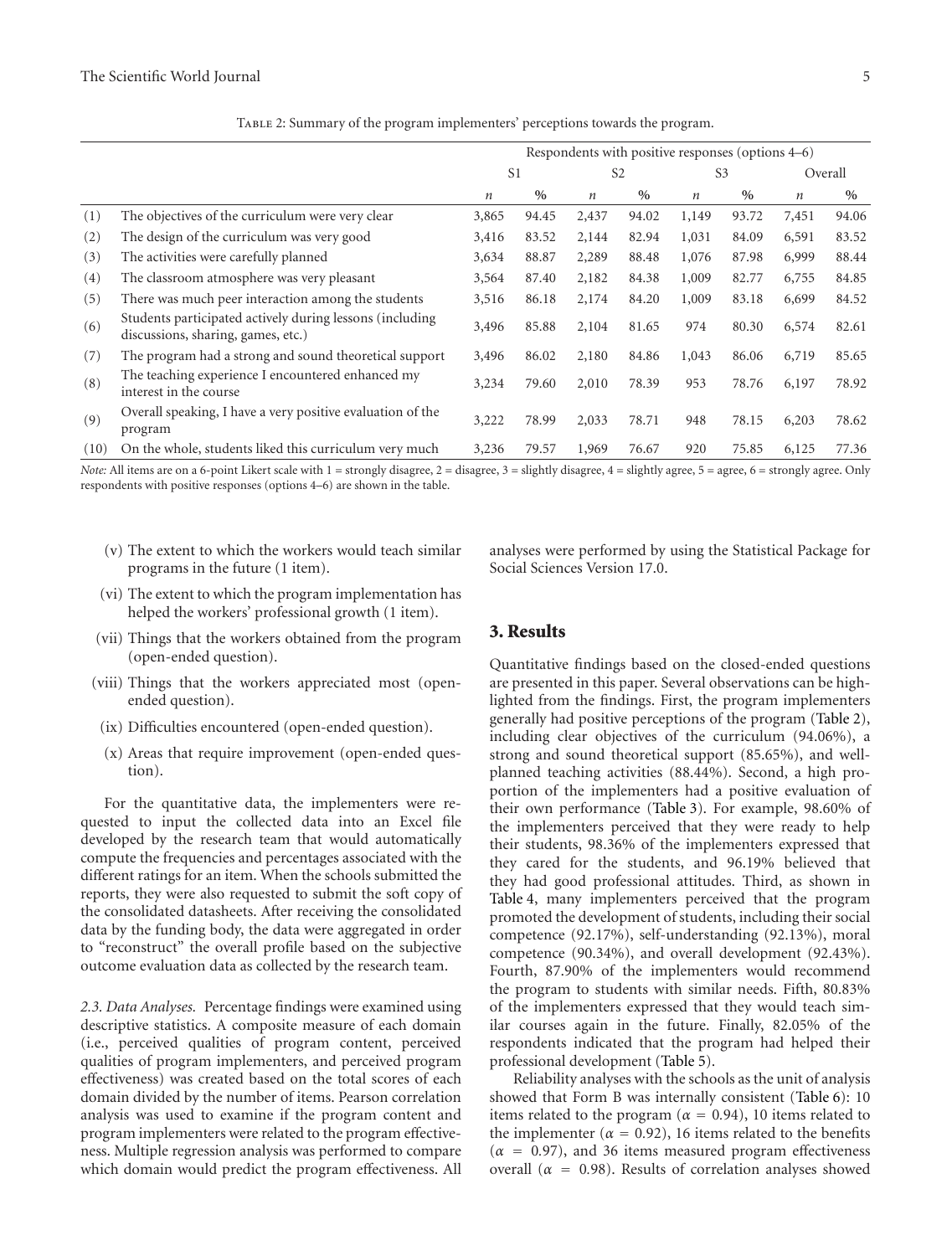|      |                                                                                   |                  |                |                  |                |                  |                | Respondents with positive responses (options 4–6) |       |
|------|-----------------------------------------------------------------------------------|------------------|----------------|------------------|----------------|------------------|----------------|---------------------------------------------------|-------|
|      |                                                                                   |                  | S <sub>1</sub> |                  | S <sub>2</sub> |                  | S <sub>3</sub> | Overall                                           |       |
|      |                                                                                   | $\boldsymbol{n}$ | $\%$           | $\boldsymbol{n}$ | $\%$           | $\boldsymbol{n}$ | $\%$           | $\boldsymbol{n}$                                  | $\%$  |
| (1)  | I had a good mastery of the curriculum                                            | 3,507            | 86.38          | 2,212            | 86.44          | 1,016            | 84.53          | 6,735                                             | 85.78 |
| (2)  | I was well prepared for the lessons                                               | 3,563            | 88.13          | 2,262            | 88.60          | 1,030            | 85.83          | 6,855                                             | 87.52 |
| (3)  | My teaching skills were good                                                      | 3,567            | 88.71          | 2,226            | 88.23          | 1,024            | 86.63          | 6,817                                             | 87.86 |
| (4)  | I have good professional attitudes                                                | 3,901            | 96.61          | 2,444            | 96.26          | 1,139            | 95.71          | 7,484                                             | 96.19 |
| (5)  | I was very involved                                                               | 3,804            | 94.16          | 2,367            | 93.04          | 1,085            | 91.18          | 7,256                                             | 92.79 |
| (6)  | I gained a lot during the course of instruction                                   | 3,410            | 84.70          | 2,132            | 83.90          | 986              | 83.14          | 6,528                                             | 83.91 |
| (7)  | I cared for the students                                                          | 3,990            | 98.66          | 2,501            | 98.35          | 1,171            | 98.07          | 7,662                                             | 98.36 |
| (8)  | I was ready to offer help to students when needed                                 | 4,000            | 98.99          | 2,512            | 98.66          | 1,173            | 98.16          | 7,685                                             | 98.60 |
| (9)  | I had much interaction with the students                                          | 3,759            | 93.09          | 2,331            | 91.74          | 1,086            | 91.11          | 7,176                                             | 91.98 |
| (10) | Overall speaking, I have a very positive evaluation of myself as an<br>instructor | 3,876            | 95.77          | 2,389            | 94.02          | 1,119            | 94.03          | 7,384                                             | 94.61 |

Table 3: Summary of the program implementers' perceptions towards their own performance.

*Note:* All items are on a 6-point Likert scale with 1 = strongly disagree, 2 = disagree, 3 = slightly disagree, 4 = slightly agree, 5 = agree, 6 = strongly agree. Only respondents with positive responses (options 4–6) are shown in the table.

that both program content  $(r = 0.78, P < 0.01)$  and program implementers ( $r = 0.65$ ,  $P < 0.01$ ) were strongly associated with program effectiveness (Table 7).

Table 8 presents multiple regression analysis results. Higher positive views toward the program and program implementers were associated with higher program effectiveness (*P <* 0*.*01). Further analyses showed that perceived program content ( $\beta = 0.66$ ) was a significantly stronger predictor than program implementers ( $\beta = 0.37$ ). This model explained 91% of the variance toward the prediction of program effectiveness. Interestingly, the above relationships and the amount of variance were consistent across grade levels.

## **4. Discussion**

The purpose of this study was to integrate the evaluation findings of the Tier 1 Program of the Project P.A.T.H.S. based on the perspective of the program implementers. There are several unique features of this study. First, in contrast to the common focus on the program participants alone, the present study examines subjective outcome evaluation findings based on several cohorts of students. Second, a large sample involving 244 schools and 7,926 participants was utilized in the present analysis. Third, responses from students in different grades in the junior secondary school years were collected. Fourth, this is the first known scientific subjective outcome evaluation study in different Chinese communities. Finally, it is also a rare attempt in the international literature on positive youth development that examines subjective outcome evaluation as derived from the program implementers' perspective.

Generally speaking, the quantitative findings showed that a high proportion of the workers had positive perceptions of the program and themselves; roughly four-fifths of the respondents regarded the program as helpful to the program participants. The findings are basically consistent with those

findings reported previously based on the perspective of the program implementers in the Experimental and Full Implementation Phases using separate cohorts as the bases of analysis. In fact, an examination of the percentages of responses to different items revealed that the figures were very similar across different studies. Furthermore, the findings are generally consistent with those findings based on subjective outcome evaluation data collected from the program participants.

One of the unique things about the present study is the involvement of the program implementers as evaluation partners throughout the evaluation process. Researchers noted the importance of active participation of the program stakeholders for enhancing the use of evaluation findings [18, 19]. The program stakeholder could be viewed as "valid local data" ([20]; p. 92) because they have relevant information and knowledge that is valuable to the program evaluation process but is not known by the program evaluators. They act like program experts who are able to identify program attributes that should be addressed and evaluate work effectively due to their diversified roles, such as administration, management, and operations, during the program implementation process [21]. By utilizing their expertise and practical knowledge, the program will better match with local needs and therefore increase the validity of evaluation findings. This practice is a constructive response to Guba [22], who emphasized the establishment of local nature of an evaluation process and defined evaluation as "a local process with its outcomes depends on local contexts, local stakeholders, and local values" (p. 40). With the involvement of program implementers, the quality and credibility of the program evaluation findings would be enhanced [6].

Another advantage of the involvement of program stakeholders is the promotion of their evaluation capacity and engagement in the program. During the evaluation process, stakeholders are more motivated to design an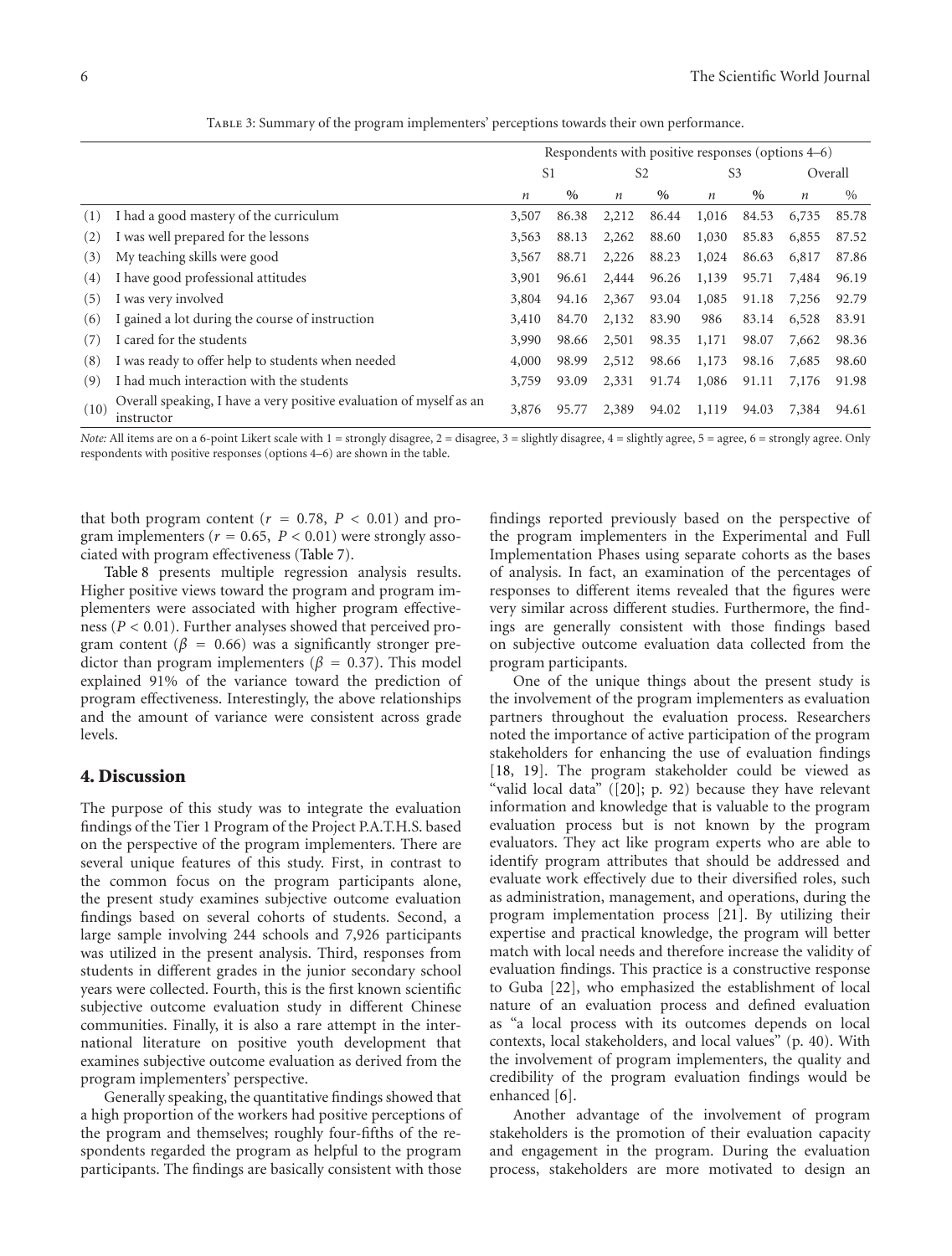|               |                                                                                                               |                  |       |         | Respondents with positive responses (options 3-5) |         |                |                  |               |
|---------------|---------------------------------------------------------------------------------------------------------------|------------------|-------|---------|---------------------------------------------------|---------|----------------|------------------|---------------|
|               |                                                                                                               |                  | S1    |         | S <sub>2</sub>                                    |         | S <sub>3</sub> |                  | Overall       |
|               |                                                                                                               | $\boldsymbol{n}$ | $\%$  | $\it n$ | $\%$                                              | $\it n$ | $\%$           | $\boldsymbol{n}$ | $\frac{0}{0}$ |
| your students | The extent to which the Tier 1<br>Program (i.e., the program in which<br>all students have joined) has helped |                  |       |         |                                                   |         |                |                  |               |
| (1)           | It has strengthened students'<br>bonding with teachers,<br>classmates, and their families.                    | 3,674            | 90.36 | 2,268   | 88.28                                             | 1,055   | 87.05          | 6,997            | 88.56         |
| (2)           | It has strengthened students'<br>resilience in adverse conditions.                                            | 3,495            | 85.98 | 2,196   | 85.55                                             | 1,038   | 85.79          | 6,729            | 85.77         |
| (3)           | It has enhanced students' social<br>competence.                                                               | 3,795            | 93.31 | 2,356   | 91.67                                             | 1,102   | 91.53          | 7,253            | 92.17         |
| (4)           | It has improved students' ability<br>in handling and expressing their<br>emotions.                            | 3,675            | 90.41 | 2,258   | 87.86                                             | 1,049   | 86.62          | 6,982            | 88.30         |
| (5)           | It has enhanced students'<br>cognitive competence.                                                            | 3,465            | 85.30 | 2,173   | 84.75                                             | 1,019   | 84.28          | 6,657            | 84.78         |
| (6)           | Students' ability to resist harmful<br>influences has been improved.                                          | 3,409            | 83.88 | 2,151   | 83.76                                             | 990     | 81.89          | 6,550            | 83.18         |
| (7)           | It has strengthened students'<br>ability to distinguish between the<br>good and the bad.                      | 3,708            | 90.90 | 2,324   | 90.11                                             | 1,098   | 90.00          | 7,130            | 90.34         |
| (8)           | It has increased students'<br>competence in making sensible<br>and wise choices.                              | 3,553            | 87.15 | 2,231   | 86.61                                             | 1,051   | 86.15          | 6,835            | 86.64         |
| (9)           | It has helped students to have life<br>reflections.                                                           | 3,372            | 82.99 | 2,162   | 84.26                                             | 1,040   | 85.95          | 6,574            | 84.40         |
| (10)          | It has reinforced students'<br>self-confidence.                                                               | 3,337            | 82.07 | 2,036   | 79.31                                             | 939     | 77.67          | 6,312            | 79.68         |
| (11)          | It has increased students'<br>self-awareness.                                                                 | 3,817            | 93.67 | 2,361   | 91.65                                             | 1,110   | 91.06          | 7,288            | 92.13         |
| (12)          | It has helped students to face the<br>future with a positive attitude.                                        | 3,429            | 84.11 | 2,136   | 82.92                                             | 1,021   | 83.76          | 6,586            | 83.60         |
| (13)          | It has helped students to cultivate<br>compassion and care about<br>others.                                   | 3,458            | 85.13 | 2,191   | 85.39                                             | 1,016   | 83.83          | 6,665            | 84.78         |
| (14)          | It has encouraged students to<br>care about the community.                                                    | 3,174            | 78.10 | 2,019   | 78.62                                             | 935     | 77.21          | 6,128            | 77.98         |
| (15)          | It has promoted students' sense<br>of responsibility in serving the<br>society.                               | 3,168            | 77.93 | 2,016   | 78.75                                             | 933     | 77.11          | 6,117            | 77.93         |
| (16)          | It has enriched the overall<br>development of the students.                                                   | 3,815            | 93.62 | 2,375   | 92.13                                             | 1,116   | 91.55          | 7,306            | 92.43         |

Table 4: Summary of the program implementers' perceptions towards the program effectiveness.

*Note:* All items are on a 5-point Likert scale with 1 = unhelpful, 2 = not very helpful, 3 = slightly helpful, 4 = helpful, 5 = very helpful. Only respondents with positive responses (options 3–5) are shown in the table.

appropriate program, respond to the changes quickly, and play a greater role in modifying the program towards meeting the needs of the program participants. In particular, they would utilize their evaluative skills and knowledge effectively, integrate and apply what they learned from evaluation data, and become more responsive to the participants' concerns. Through this ongoing reflection process, their sense of ownership and dedication towards the program would be fostered [23, 24]. This is critical, especially when the role of the principal researchers and evaluators will gradually diminish once the funds are depleted. In short, the practice of engaging program implementers in the evaluation process can enhance the motivation and commitment of the program implementers.

There are three strengths of this study. First, the subjective outcome evaluation findings are based on a large sample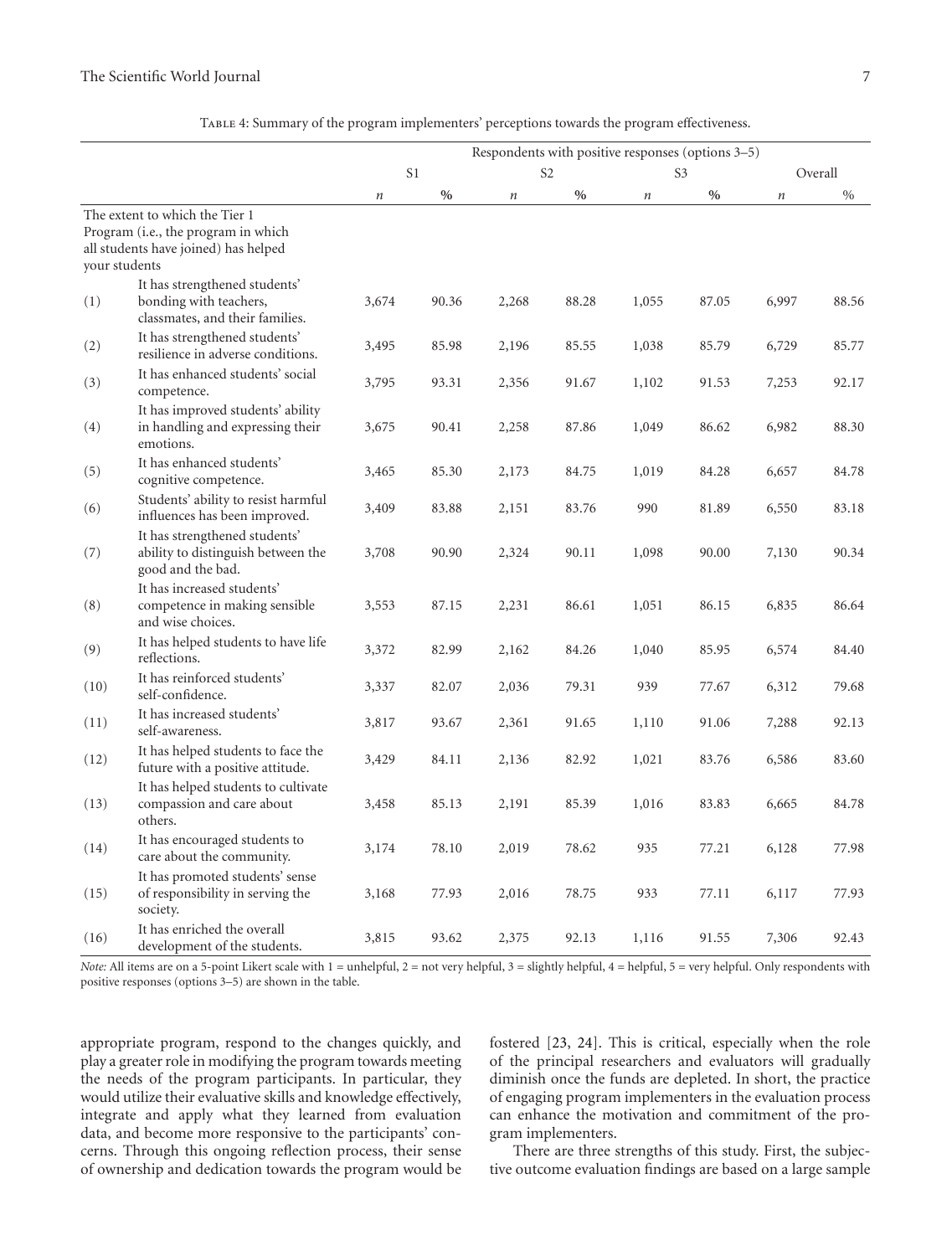#### Table 5: Other aspects of subjective outcome evaluation based on the program implementers' perception.

(a) If you have a student/client whose needs and conditions are similar to those of your students who have joined the program, will you suggest him/her to participate in this program?

|       |               |       |               | Respondents with positive responses (options 3–4) |               |       |               |
|-------|---------------|-------|---------------|---------------------------------------------------|---------------|-------|---------------|
|       | ◡             |       | ◡▵            |                                                   |               |       | Overall       |
|       | $\frac{0}{0}$ |       | $\frac{0}{0}$ |                                                   | $\frac{0}{0}$ |       | $\frac{0}{0}$ |
| 3,609 | 89.49         | 2,232 | 87.36         | 1,038                                             | 86.86         | 6,879 | 87.90         |

*Note:* The item is on a 4-point Likert scale with 1 = definitely will not suggest, 2 = will not suggest, 3 = will suggest, 4 = definitely will suggest. Only respondents with positive responses (options 3–4) are shown in the table.

(b) If there is a chance, will you teach similar programs again in the future?

|                  |               |       | Respondents with positive responses (options 3-4) |     |               |       |               |
|------------------|---------------|-------|---------------------------------------------------|-----|---------------|-------|---------------|
|                  | 71            |       | ◡∠                                                |     | ັບ            |       | Overall       |
| $\boldsymbol{n}$ | $\frac{0}{0}$ |       | $\%$                                              |     | $\frac{0}{0}$ |       | $\frac{0}{0}$ |
| 3,335            | 83.21         | 2,013 | 79.94                                             | 933 | 79.34         | 6,281 | 80.83         |

*Note:* The item is on a 4-point Likert scale with 1 = definitely will not teach, 2 = will not teach, 3 = will teach, 4 = definitely will teach. Only respondents with positive responses (options 3–4) are shown in the table.

(c) Do you think the implementation of the program has helped you in your professional growth (e.g., enhancement of your skills)?

|       |               |       | Respondents with positive responses (options 3–5) |     |       |       |         |
|-------|---------------|-------|---------------------------------------------------|-----|-------|-------|---------|
|       | $\mathcal{L}$ |       |                                                   |     |       |       | Overall |
| n     | $\frac{0}{0}$ |       | $\%$                                              |     | $\%$  |       | $\%$    |
| 3,319 | 82.56         | 2,098 | 82.50                                             | 974 | 81.10 | 6,391 | 82.05   |

*Note:* All items are on a 5-point Likert scale with 1 = unhelpful, 2 = not very helpful, 3 = slightly helpful, 4 = helpful, 5 = very helpful. Only respondents with positive responses (options 3–5) are shown in the table.

| TABLE 6: Means, standard deviations, cronbach's alphas, and mean of interitem correlations among the variables by grade. |  |  |
|--------------------------------------------------------------------------------------------------------------------------|--|--|
|                                                                                                                          |  |  |

|                                  |       | S1                                                                                              | S <sub>2</sub> |                               |       | S3                            |       | Overall                       |
|----------------------------------|-------|-------------------------------------------------------------------------------------------------|----------------|-------------------------------|-------|-------------------------------|-------|-------------------------------|
|                                  | M(SD) | $\alpha$ (Mean <sup>#</sup> )                                                                   | M(SD)          | $\alpha$ (Mean <sup>#</sup> ) | M(SD) | $\alpha$ (Mean <sup>#</sup> ) | M(SD) | $\alpha$ (Mean <sup>#</sup> ) |
| Program content (10 items)       |       | 4.38 (0.42) 0.94 (0.59) 4.34 (0.45) 0.95 (0.65) 4.33 (0.49) 0.95 (0.67) 4.36 (0.45) 0.94 (0.62) |                |                               |       |                               |       |                               |
| Program implementers (10 items)  |       | 4.65 (0.30) 0.91 (0.51) 4.63 (0.34) 0.93 (0.58) 4.61 (0.38) 0.94 (0.63) 4.64 (0.33) 0.92 (0.56) |                |                               |       |                               |       |                               |
| Program effectiveness (16 items) |       | 3.33 (0.37) 0.97 (0.66) 3.33 (0.39) 0.97 (0.69) 3.33 (0.43) 0.98 (0.71) 3.33 (0.39) 0.97 (0.68) |                |                               |       |                               |       |                               |
| Total effectiveness (36 items)   |       | 3.99 (0.33) 0.97 (0.50) 3.97 (0.35) 0.98 (0.53) 3.96 (0.40) 0.98 (0.58) 3.98 (0.35) 0.98 (0.52) |                |                               |       |                               |       |                               |

*Note:* All ANOVA results were not significant.

#Mean interitem correlations.

|     | Variable                         |          |          |  |
|-----|----------------------------------|----------|----------|--|
| (1) | Program content (10 items)       |          |          |  |
| (2) | Program implementers (10 items)  | $0.71**$ |          |  |
| (3) | Program effectiveness (16 items) | $0.78**$ | $0.65**$ |  |
|     | ** $P < 0.01$ .                  |          |          |  |

TABLE 8: Multiple regression analyses predicting program effectiveness.

|                |                | Predictors                           |      |       |
|----------------|----------------|--------------------------------------|------|-------|
|                |                | Program content Program implementers |      | Model |
|                | B <sup>a</sup> | Вª                                   | R    | $R^2$ |
| S <sub>1</sub> | $0.68**$       | $0.36***$                            | 0.96 | 0.91  |
| S <sub>2</sub> | $0.63**$       | $0.39**$                             | 0.95 | 0.90  |
| S <sub>3</sub> | $0.66***$      | $0.35**$                             | 0.96 | 0.92  |
| Overall        | $0.66**$       | $0.37**$                             | 0.95 | 0.91  |

a Standardized coefficients.

 $*$ <sup>\*</sup>*P* < 0.01.

size ( $n = 7,926$  workers involving 244 schools). Such a big sample size substantially enhances the generalizability of the research findings to other student populations. Second, different aspects of subjective outcome, including views of the program, worker, perceived effectiveness, and overall satisfaction, were covered in the study. Third, the present study demonstrates the strategy of "reconstructing" the overall profile of the subjective outcomes based on the

reports submitted by the participating schools. In fact, this study is the first published scientific study utilizing this "reconstruction" approach based on such a large number of workers in a series of databases in the Chinese culture.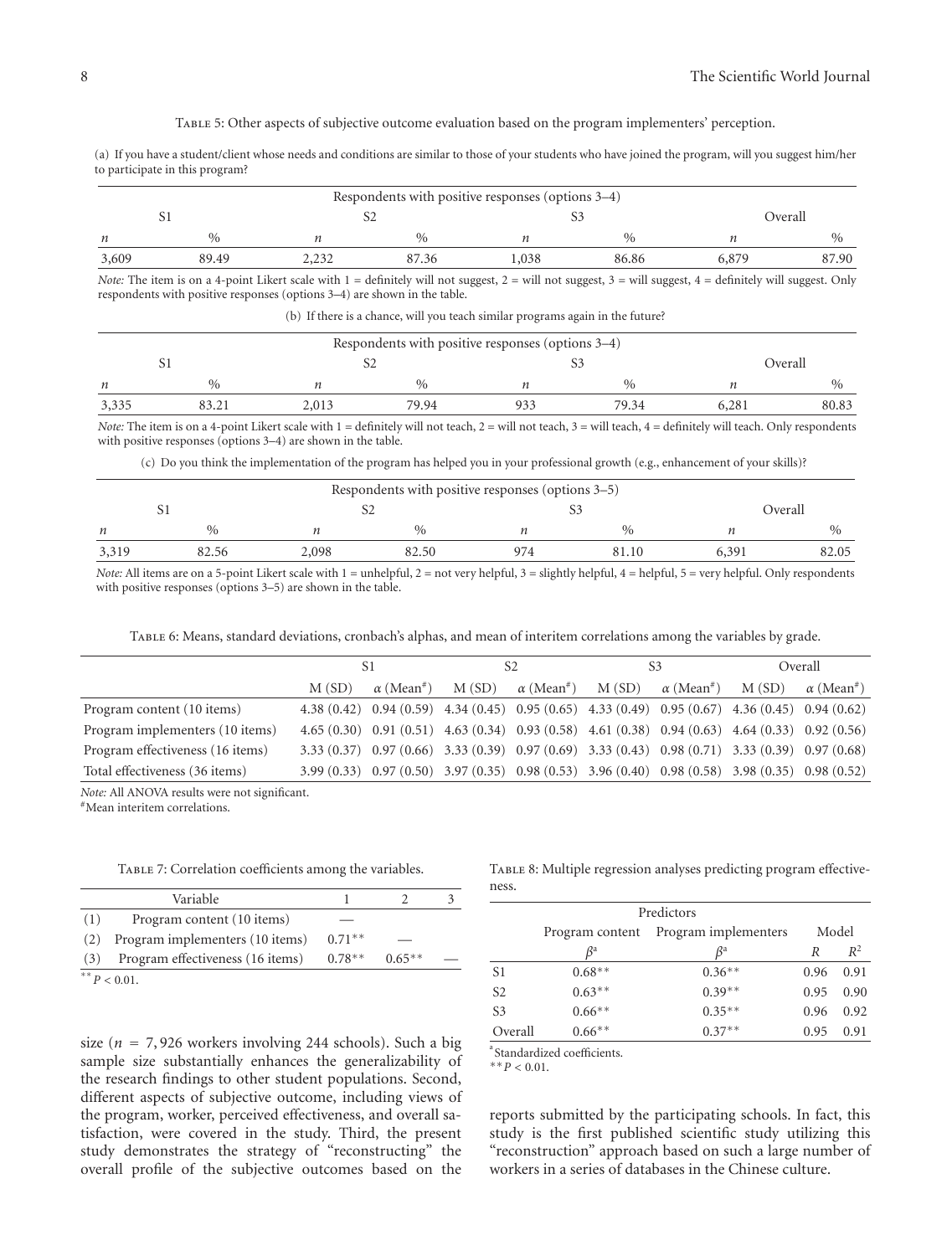However, there are several limitations of the study. First, because the data were reconstructed from the reports submitted by the schools; the unit of analysis was schools rather than individual program participants. As such, characteristics at the individual level cannot be examined. Second, while the reconstructed profile can give some ideas about the global picture, those unfavorable responses were diluted. Future study should examine such unfavorable responses qualitatively.

Third, although it is possible to interpret the positive findings in terms of program success, it is noteworthy that there are several alternative explanations of these findings. The first alternative explanation is the "beauty in the eye of the beholder" hypothesis. Because the workers are the stakeholders and they are personally involved in implementing the program, they tend to look at the program effect and their own performance in a more favorable light. The second alternative explanation is the "cognitive dissonance" hypothesis. Because the workers may have beliefs about the value of the program, it would be difficult for them to rate the program and themselves in an unfavorable manner. In particular, negative evaluation would pose a threat to the professional self and self-esteem of the workers. The third alternative explanation is the "survival" hypothesis, which maintains that the positive subjective outcome evaluation findings occurred as a result of the participants' anxiety that the program would be terminated if the evaluation findings were not positive. This possibility can be partially dismissed because the funding body has never linked funding to program success and there is no league table in the evaluation findings. The final alternative interpretation is that the workers may consciously respond in a "nice" manner to help the researchers illustrate positive program effect. However, this alternative explanation could be dismissed because negative ratings were recorded (e.g., whether the workers would teach similar courses again) and the workers responded in an anonymous manner. Despite these limitations, the present findings suggest that the Tier 1 Program and its implementation were perceived in a positive manner by the program implementers and the workers perceived the program to be beneficial to the development of the students and the program implementers. In view of the limited international and local research studies documenting the perceptions of workers in youth development or prevention programs, the present study can be regarded as a useful contribution.

### **Acknowledgment**

The preparation for this paper and the Project P.A.T.H.S. were financially supported by The Hong Kong Jockey Club Charities Trust.

#### **References**

- [1] R. W. Weinbach, *Evaluating Social Work Services and Programs*, Allyn and Bacon, Boston, Mass, USA, 2005.
- [2] L. H. Ginsberg, *Social Work Evaluation*, Allyn and Bacon, Boston, Mass, USA, 2001.
- [3] D. Royse, *Research Methods in Social Work*, Brooks/Cole, Pacific Grove, Calif, USA, 2004.
- [4] D. T. L. Shek, "Subjective outcome and objective outcome evaluation findings: insights from a chinese context," *Research on Social Work Practice*, vol. 20, no. 3, pp. 293–301, 2010.
- [5] Joint Committee on Standards for Educational Evaluation, *The Program Evaluation Standards*, Sage, Thousand Oaks, Calif, 1994.
- [6] M. Q. Patton, *Utilization-Focused Evaluation: The New Century Text*, Sage, Thousand Oaks, Calif, USA, 1997.
- [7] K. F. Osterman and R. B. Kottkamp, *Reflective Practice for Educators*, Corwin Press, Thousand Oaks, Calif, USA, 2004.
- [8] G. L. Taggart and A. P. Wilson, *Promoting Reflective Practice in Teachers: 44 Action Strategies*, Corwin Press, Thousand Oaks, Calif, USA, 1998.
- [9] N. D. Reppucci, "Implementation issues for the behavior modifier as institutional change agent," *Behavior Therapy*, vol. 8, no. 4, pp. 594–605, 1977.
- [10] D. J. Flannery and J. Torquati, "An elementary school substance abuse prevention program: teacher and administrator perspectives," *Journal of Drug Education*, vol. 23, no. 4, pp. 387–397, 1993.
- [11] H. R. Winefield and J. A. Barlow, "Client and worker satisfaction in a child protection agency," *Child Abuse and Neglect*, vol. 19, no. 8, pp. 897–905, 1995.
- [12] D. Peterson and F. A. Esbensen, "The outlook is G.R.E.A.T.: what educators say about school-based prevention and the Gang Resistance Education and Training (G.R.E.A.T.)," *Program Evaluation Review*, vol. 28, no. 3, pp. 218–245, 2004.
- [13] D. T. L. Shek and R. C. F. Sun, "Effectiveness of the tier 1 program of project P.A.T.H.S.: findings based on three years of program implementation," *TheScientificWorldJOURNAL*, vol. 10, pp. 1509–1519, 2010.
- [14] D. T. L. Shek and C. M. S. Ma, "Longitudinal data analyses using linear mixed models in SPSS: concepts, procedures and illustrations," *TheScientificWorldJOURNAL*, vol. 11, pp. 42–76, 2011.
- [15] D. T. L. Shek and L. Yu, "Prevention of adolescent problem behavior: longitudinal impact of the project P.A.T.H.S. in Hong Kong," *TheScientificWorldJOURNAL*, vol. 11, pp. 546– 567, 2011.
- [16] D. T. L. Shek and R. C. F. Sun, "Secondary data analyses of subjective outcome evaluation findings of the project P.A.T.H.S. in Hong Kong," *TheScientificWorldJOURNAL*, vol. 10, pp. 2101–2111, 2010.
- [17] D. T. L. Shek, A. M. H. Siu, J. H. Y. Lui, and D. W. M. Lung, *P.A.T.H.S. to Adulthood: A Jockey Club Youth Enhancement Scheme (Evaluation Manual)*, Social Welfare Practice and Research Centre, The Chinese University of Hong Kong, 2006.
- [18] P. R. Brandon, "Stakeholder participation for the purpose of helping ensure evaluation validity: bridging the gap between collaborative and non-collaborative evaluations," *American Journal of Evaluation*, vol. 19, no. 3, pp. 325–337, 1998.
- [19] J. B. Cousins and L. M. Earl, *Participatory Evaluation in Education: Studies in Evaluation Use and Organizational Learning*, Falmer, Washington, DC, USA, 1995.
- [20] J. B. Cousins and E. Whitmore, "Framing participatory evaluation," *New Directions for Evaluation*, vol. 80, pp. 5–23, 1998.
- [21] P. R. Brandon, "Involving program stakeholders in reviews of evaluators' recommendations for program revisions," *Evaluation and Program Planning*, vol. 22, no. 3, pp. 363–372, 1999.
- [22] E. Guba, "What have we learned about naturalistic evaluation?" *Evaluation practice*, vol. 8, no. 1, pp. 23–42, 1987.